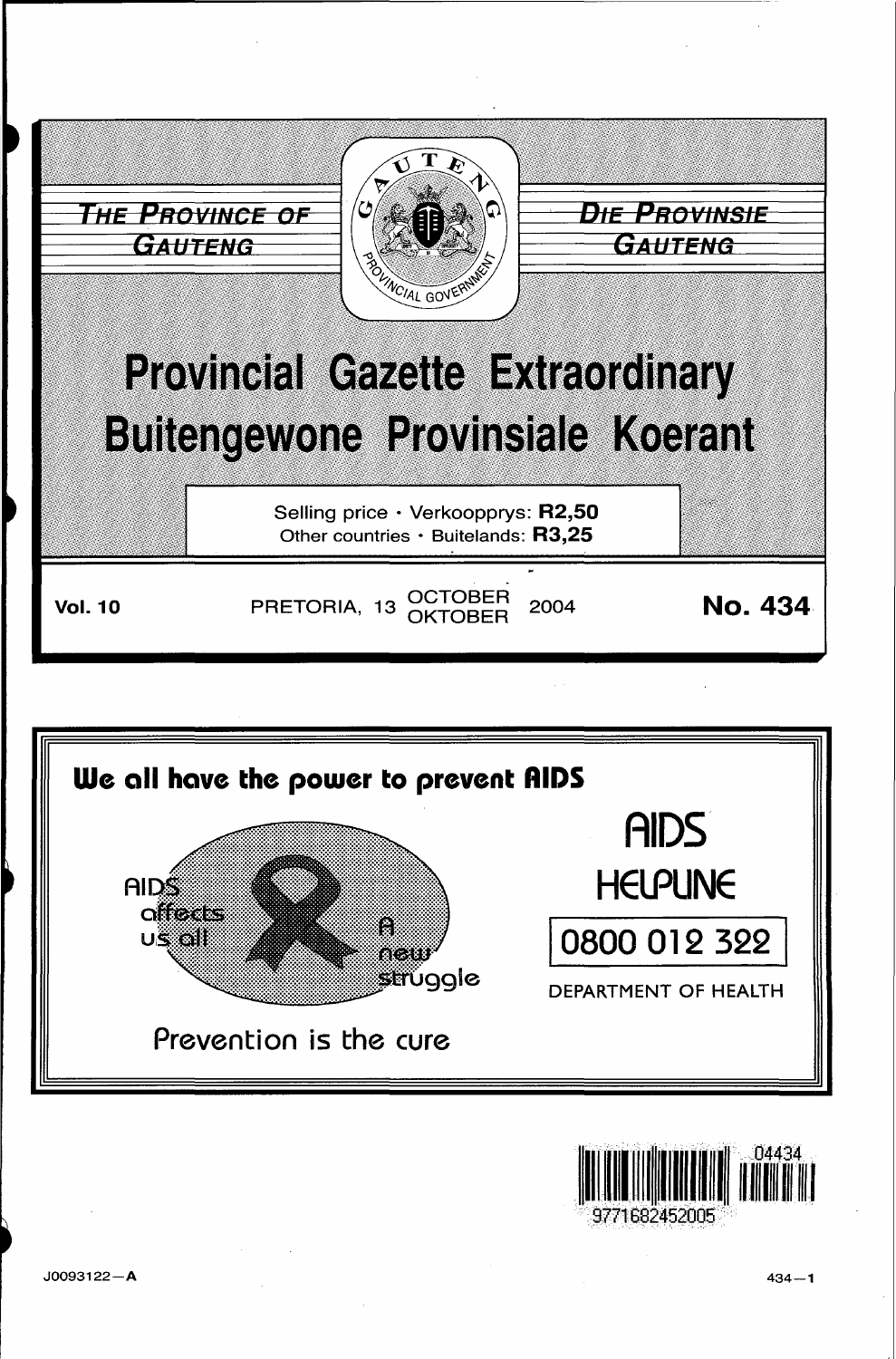## **CONTENTS • INHOUD**

No. *Page Gazette*  Page Gazet<br>No. No.

#### **LOCAL AUTHORITY NOTICE**

 $\bar{\gamma}$ 

 $\hat{\phantom{a}}$ 

2166 Town-planning and Townships Ordinance (15/1986): City of Tshwane Metropolitan Municipality: Pretoria Amendment Scheme 1 0537 .............................................................................................................................................................. . 3 434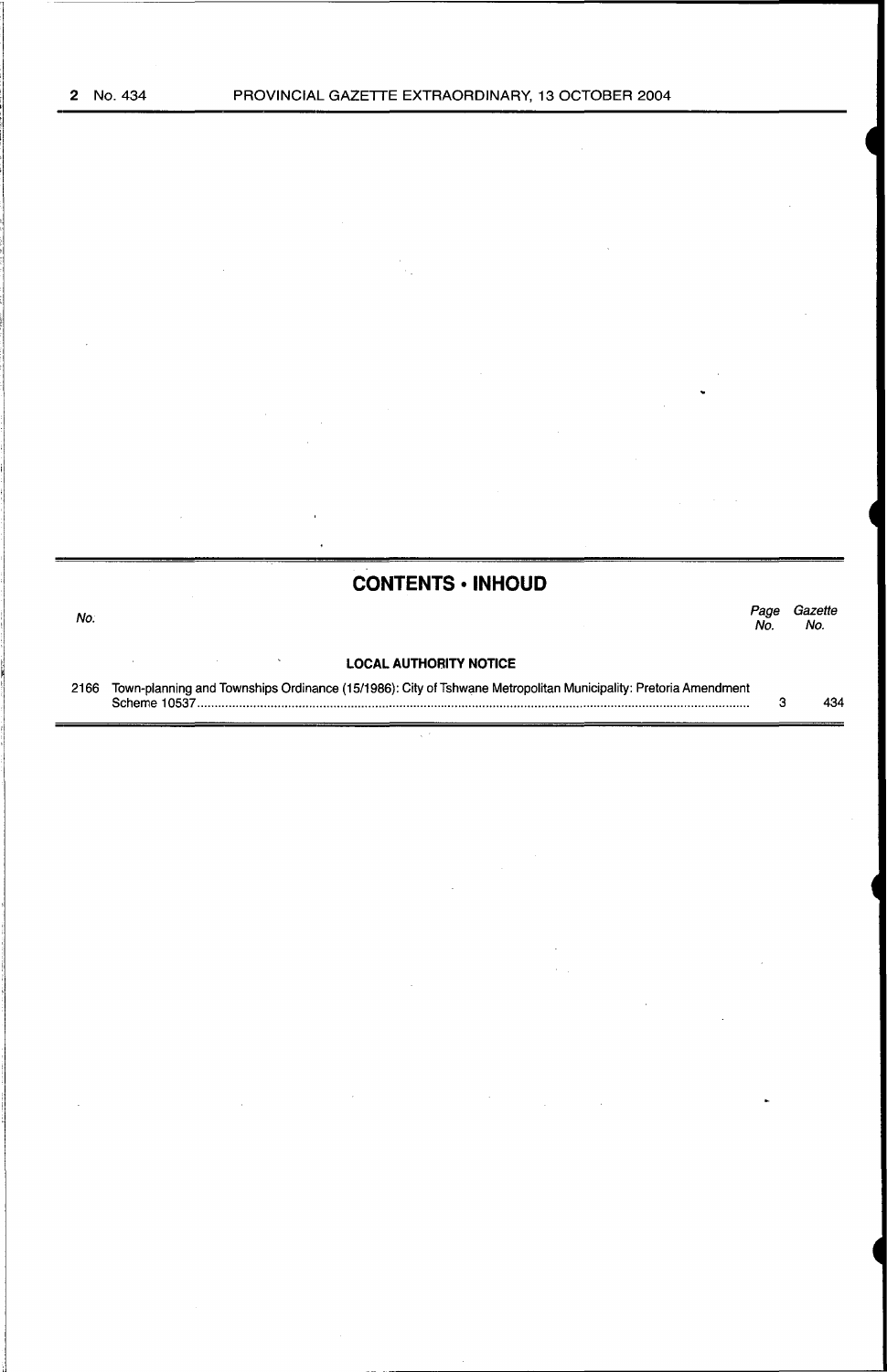# LOCAL AUTHORITY NOTICE

#### LOCAL AUTHORITY NOTICE 2166

## CITY OF TSHWANE METROPOLITAN MUNICIPALITY

#### PRETORIA AMENDMENT SCHEME 10537

It is hereby notified in terms of the provisions of section 57(1)(a) of the Townplanning and Townships Ordinance, 1986 (Ordinance No 15 of 1986), that the City of Tshwane Metropolitan Municipality has approved the amendment of the Pretoria Town-planning Scheme, 1974, being the rezoning of the Remainder and Portions 1, 2 and 3 of Erf 734, the Remainder and Portions 1 and 2 of Erf 735, the Remainder of Erf 736, the Remainder of Erf 737, the Remainder of Erf 739, the Remainder of Erf 740 and Erven 1130, 1151, and 1152 Sunnyside to Special for the purposes of offices and a place of refreshment, subject to certain conditions.

Map 3 and the scheme clauses of this amendment scheme are filed with the Municipal Manager of the City of Tshwane Metropolitan Municipality and the Head of the Department: Department of Development Planning and Local Government, and are open to inspection during normal office hours.

This amendment is known as Pretoria Amendment Scheme 10537 and shall come into operation on the date of publication of this notice.

[K13/4/6/3/Sunnyside(R/734 (10537)]

Acting General Manager: Legal Services. 7 October 2004 (Notice No960/2004)

## PLAASLIKE BESTUURSKENNISGEWING 2166

### STAD TSHWANE METROPOLITAANSE MUNISIPALITEIT

#### PRETORIA-WYSIGINGSKEMA 10537

Hierby word ingevolge die bepalings van artikel 57(1 )(a) van die Ordonnansie op Dorpsbeplanning en Dorpe, 1986 (Ordonnansie No 15 van 1986), bekend gemaak dat die Stad Tshwane Metropolitaanse Munisipaliteit die wysiging van die Pretoriadorpsbeplanningskema, 1974, goedgekeur het, synde die hersonering van die Restant en Gedeeltes 1, 2 en 3 van Erf 734, die Restant en Gedeeltes 1 and 2 van Erf 735, die Restant van Erf 736, die Restant van Erf 737, die Restant van Erf 739, die Restant van, Erf 740 en Erwe 1130, 1151, and 1152 Sunnyside, tot Spesiaal vir die doeleindes van kantore en 'n verversingsplek, onderworpe aan sekere voorwaardes.

Kaart 3 en die skema klousules van hierdie wysigingskema word deur die Munisipale Bestuurder van die Stad Tshwane Metropolitaanse Munisipaliteit en die Hoof van die Departement: Departement van Ontwikkelingsbeplanning en Plaaslike Bestuur, in bewaring gehou en lê gedurende gewone kantoorure ter insae.

Hierdie wysiging staan bekend as Pretoria-wysigingskema 10537 en tree op die datum van publikasie van hierdie kennisgewing in werking.

[K13/4/6/3/Sunnyside(733/R) 10537]

#### Waarnemende Hoofbestuurder: Regsdienste

7 October 2004 (Kennisgewing No 960/2004)